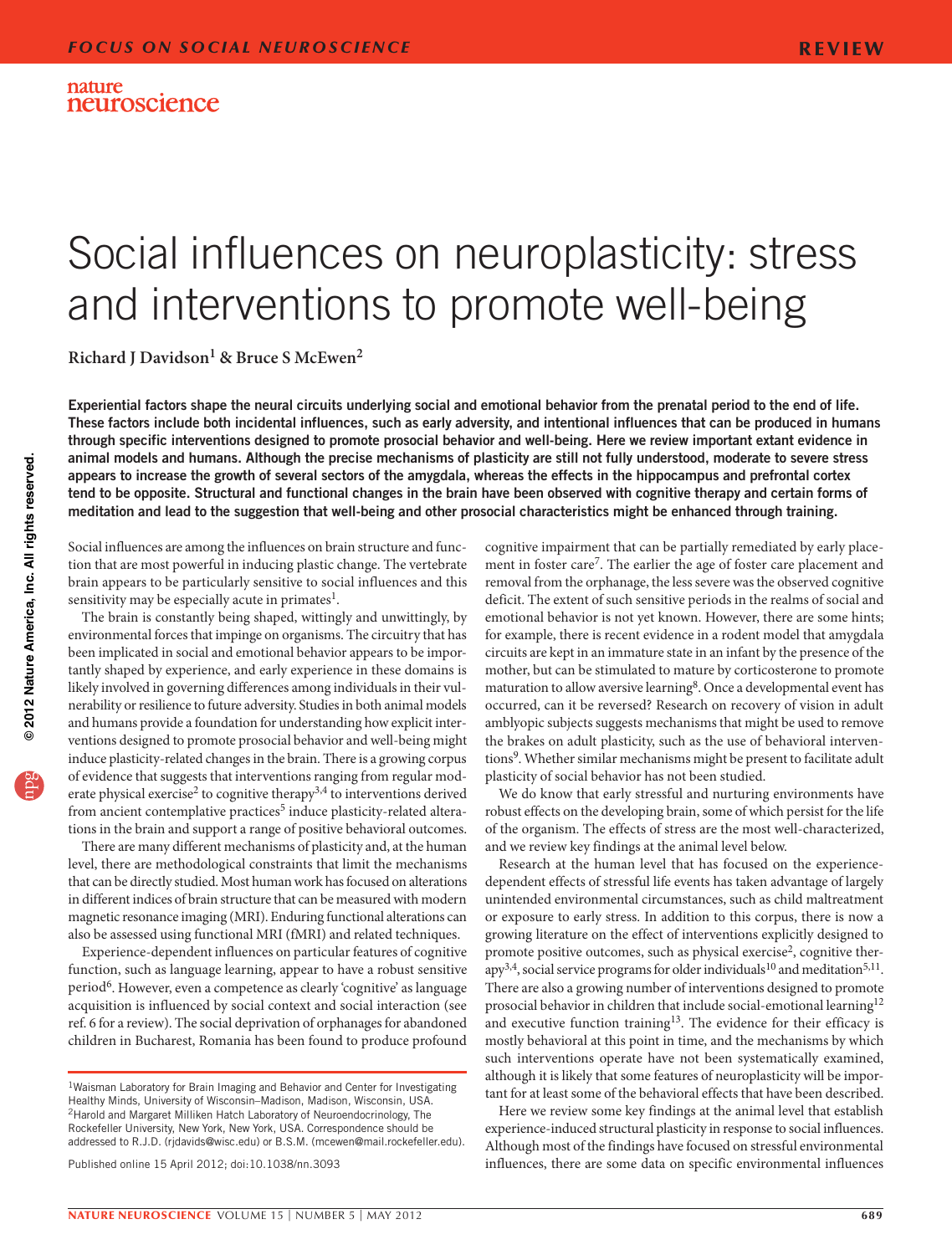that appear to promote positive social and emotional behavior. We also review experience-induced plasticity in humans arising from both unintended influences, such as early life stress, and explicit intervention strategies that are designed to promote more effective coping with stress and salubrious social and emotional behavior. Some of these interventions are derived from ancient contemplative practices, whereas others have emerged from the modern research context. One important idea that we present is the notion that, just as we as a society are learning to take more responsibility for our physical health by engaging in regular physical exercise, we can also take more responsibility for our minds and brains by engaging in certain mental exercises that can induce plastic changes in the brain and that may have enduring beneficial consequences for social and emotional behavior. This also invites the perspective that qualities such as well-being ought to be viewed, at least in part, as a product of trainable skills and that interventions explicitly designed to promote well-being may have beneficial behavioral and biological effects. Although well-being and other similar constructs exhibit moderate stability in the absence of either unwitting or intentional influences, the evidence suggests that change can occur in the presence of such factors.

# Basic research at the animal level

Evidence that the healthy mature animal brain is capable of structural plasticity can be traced to the so-called enriched environment studies<sup>14</sup>, which were in turn based on findings of enhanced problem solving behavior in rats living as pets in a complex environment<sup>15</sup>. Rats that lived for weeks in an environment filled with toys that were changed daily in a larger and more complex living space showed increased thickness of cerebral cortical areas. This was also true of aging rats $^{16}$ . Subsequent studies found that cortical neurons showed increased dendritic branching and complexity in such an environment compared with normal laboratory cages, as well as increased numbers of glial cells and increased blood supply<sup>17</sup>.

More recent investigations have shown that both acute and chronic stress alter spine density and dendritic length and branching in brain regions, such as hippocampus, prefrontal cortex and amygdala<sup>18</sup>. Measured by conventional neuroanatomical methods, the time course of these changes were found to occur over days and are largely reversible, at least in young adult animals<sup>18,19</sup>. However, a recent study using transcranial two-photon microscopy to track the formation and elimination of dendritic spines *in vivo* after treatment with glucocorticoids in developing and adult mice revealed spine turnover in several hours that was higher in the developing barrel cortex, but was still very much present in the adult, and similar changes occurred in multiple cortical areas, suggesting a generalized effect that may occur in many brain regions<sup>20</sup>. Mechanisms for such dendritic and synaptic remodeling involve not only glucocorticoids, but also excitatory amino acids and other cellular mediators<sup>18,21</sup>.

Sex hormones also promote structural plasticity in hippocampus, cerebral cortex, hypothalamus and other brain regions<sup>22,23</sup>. For example, ovarian hormones promote cyclic changes in spine density in the hippocampus, as well as in the primary sensory-motor cortex and prefrontal cortex of rodents and monkeys $24,25$ . Mechanisms for these changes involve not only estradiol and progesterone, but also excitatory amino acids and other cellular mediators<sup>22</sup>.

A major breakthrough in brain plasticity came with the rediscovery of neurogenesis in the adult dentate gyrus $26-29$ . Dentate gyrus neurogenesis is stimulated by physical activity and environmental enrichment<sup>30</sup> and is inhibited by chronic physical and social stressors<sup>18</sup>. Regular physical activity also increases human hippocampal volume, possibly via stimulating neurogenesis2.

Structural plasticity in the adult brain involving not only neurogenesis, but also dendritic and synaptic turnover, can be related to social



Figure 1 Chronic stress causes neurons to shrink or grow, but not necessarily to die. Representation of the chronic stress effects detected in animal models on growth or retraction of dendrites in the basolateral amygdala and orbitofrontal cortex (growth) and in the CA3 hippocampus, dentate gyrus and medial prefrontal cortex (shrinkage). These effects are largely reversible in young adult animals, although aging appears to compromise resilience and medial prefrontal cortex recovery<sup>21</sup>

interactions in the visible burrow system for rats<sup>31</sup> and in the tree shrew. In the tree shrew, a resident-intruder protocol shows the powerful effect on the intruder in terms of reduced neurogenesis and dendritic shrinkage in the hippocampus  $32,33$ .

Although the hippocampus shows impaired neurogenesis and atrophy of dendritic trees after chronic stress, the same stressor causes dendritic growth in the basolateral amygdala, along with increased anxiety (**Fig. 1**) and aggression, whereas neurons in the medial prefrontal cortex shrink and those in the orbitofrontal cortex grow<sup>18,34,35</sup>. These are largely reversible changes, at least in young adult animals, although aging compromises the reversibility of neuronal atrophy in the medial prefrontal cortex<sup>19</sup>.

Stress-induced changes in the circuitry of these brain regions alters the balance between different neural systems that are activated by experiences18,36. For example, low self esteem in humans has been associated with a smaller hippocampus, impulsiveness and poor executive function have been associated with a defective prefrontal cortex, and aggression and anxiety have been associated with an overactive amygdala<sup>36</sup>.

Early life experiences are potent in this regard<sup>37</sup>. In both animal models and humans, experiences, good and bad, shape these circuits and their connectivity, and experiences can trigger adaptive or maladaptive responses depending on the health and balance of those interconnections. In animals, early life events related to maternal care, as well as parental care in humans, have a powerful role in later mental and physical health, as demonstrated by the adverse childhood experiences study<sup>38</sup>. Prenatal stress impairs hippocampal development in rats, as does stress in adolescence39. Abusive maternal care in rodents and the surprising attachment shown by infant rats to their abusive mothers appears to involve an immature amygdala<sup>40</sup>, the activation of which by glucocorticoids causes aversive conditioning response to emerge. Maternal anxiety in the variable foraging demand model in rhesus monkeys leads to chronic anxiety in the offspring, as well as signs of metabolic syndrome<sup>41,42</sup>.

There is also structural plasticity in the mesolimbic reward system that is affected by social defeat and leads animals to increased drug self-administration. As a result, medium spiny neurons in the nucleus accumbens show altered dendritic spine formation<sup>43</sup>. Social defeat, along with maternal separation in infancy, increases vulnerability to substance self-administration<sup>44</sup>. Drugs of abuse alter the morphology of many brain regions $45$ , which may or may not drive addictive behavior or reflect compensatory changes<sup>46</sup>. Notably, there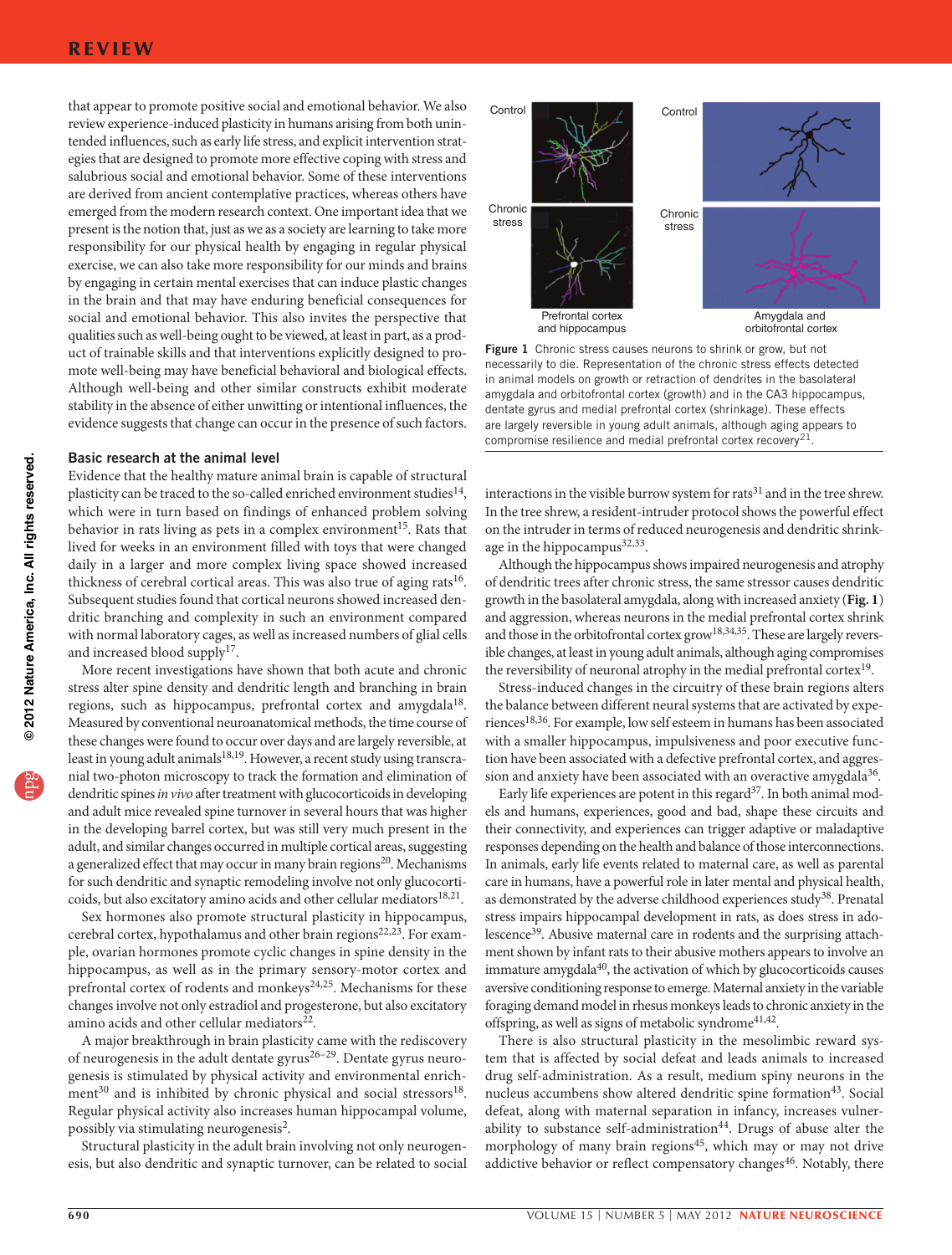is cross-sensitization of appetitive stimuli in that induction of need-free salt appetite leads to altered dendritic morphology in the shell of the nucleus accumbens and sensitizes the animal to amphetamine self-administration<sup>47</sup>.

In addition to findings that underscore the deleterious effect of early life stress on later development, some animal studies have found protective effects of nurturing environments, as well as resilience-enhancing effects of exposure to mild stress early in life. Animal models have contributed enormously to our understanding of how the brain and body are affected48,49. Epigenetic, transgenerational effects transmitted by maternal care are central to these findings. Beside the amount of maternal care, the consistency over time of that care and the exposure to novelty are also very important, not only in rodents<sup>50,51</sup>, but also in monkeys<sup>52</sup>. A recent study found that the rat pups who received high levels of licking and grooming during the first week of postnatal life had higher levels of glucocorticoid mRNA expression in the hippocampus as young adults and enhanced induction of synaptic plasticity in the dentate gyrus *in vitro*53.

Beneficial effects of early exposure to mild stress have been observed in squirrel monkeys. After exposure to mild stress from postnatal weeks 17–27, the mildly stressed animals displayed decreased anxiety as young adults, as measured by decreased maternal clinging, enhanced exploratory behavior and increased food consumption. Moreover, animals exposed to early mild stress had lower

basal plasma adrenocorticotropic hormone and cortisol, and lower cortisol following stress exposure<sup>54</sup>. Animals exposed to early mild stress exhibited enhanced prefrontally dependent response inhibition as young adults, suggesting that the early exposure to mild stress enhances prefrontal regulatory mechanisms that facilitate stress inoculation<sup>55</sup>. In this same squirrel monkey model, mild stress exposure early in life results in increased ventromedial prefrontal cortex (vmPFC) volume during the peripubertal period<sup>56</sup>. The increased vmPFC volume reflects surface area expansion of this PFC zone rather than an increase in cortical thickness. Moreover, increased white matter myelination in this region was detected with diffusion tensor imaging<sup>56</sup>.

One of the longest held notions of brain plasticity is that certain critical periods or windows exist in development, during which circuitry is laid down that lasts for the lifetime. However, a more recent set of findings suggests that developmentally induced plasticity, at least certain kinds, can be reversed by re-opening those windows. For example, ocular dominance imbalance resulting from early monocular deprivation can be reversed by patterned light exposure in adulthood that can be facilitated by fluoxetine<sup>57</sup> and food restriction<sup>58</sup>, in which reducing inhibitory neuronal activity appears to be important<sup>59</sup>. Investigations of underlying mechanisms for the re-establishment of a new window of plasticity are focusing on the balance between excitatory and inhibitory transmission and removing molecules that put the brakes on such plasticity<sup>9</sup>.

Depression is more prevalent in individuals who have had adverse early life experiences<sup>38</sup>. Neurotrophic factors such as BDNF may be an important feature of the depressive state, and elevation of such factors by



#### Brain-behavior correlations

Figure 2 Physically abused children show alterations in orbitofrontal (OFC) volume compared with typically developing children, and volume shrinkage in this region is related to measures of family stress. Top, physically abused children show reductions in orbitofrontal cortex compared with typically developing controls. Bottom, among physically abused children, those showing poorer academic function and poorer family functioning (greater family stress) exhibit less volume in orbitofrontal cortex<sup>68</sup>. Note that because the voxel-wise analysis was a between-groups comparison and the correlational analysis was conducted with the abused children only, this does not suffer from the 'double-dipping' problem.

diverse treatments ranging from antidepressant drugs, such as fluoxetine, to regular physical activity may be a key feature of treatment<sup>60</sup>. In addition, there are other potential applications, such as the recently reported ability of fluoxetine to enhance recovery from stroke<sup>61</sup>. An important aspect of this new view<sup>62</sup> is that the drug is opening a window of opportunity that may be capitalized by a positive behavioral intervention; for example, behavioral therapy in the case of depression or intensive physiotherapy to promote neuroplasticity to counteract the effects of a stroke.

## Plasticity in human social brain

**Experience-induced effects of adversity and stress.** The social and emotional circuitry of the brain is continuously being shaped by forces that impinge on the nervous system during prenatal development and throughout life. The fact that experience-induced plasticity has been documented in the social brain in a variety of animal models provides the foundation for examining similar effects in humans. There is now a substantial body of evidence on the effect of stressful environments on the developing human brain and associated behavior<sup>62–67</sup>. For example, in a sample of 31 physically abused and 41 typically developing teenage children who underwent structural MRI scanning using diffeomorphic image normalization and tensor-based morphometry, the abused children had smaller orbitofrontal volumes and, furthermore, the smaller the orbitofrontal volume in the abused sample, the more severe the social stress as reported by children and parents on a structured interview (**Fig. 2**)68.

Early life stress modulates the hypothalamic-pituitary-adrenal axis, particularly cortisol as an output measure of this system, although the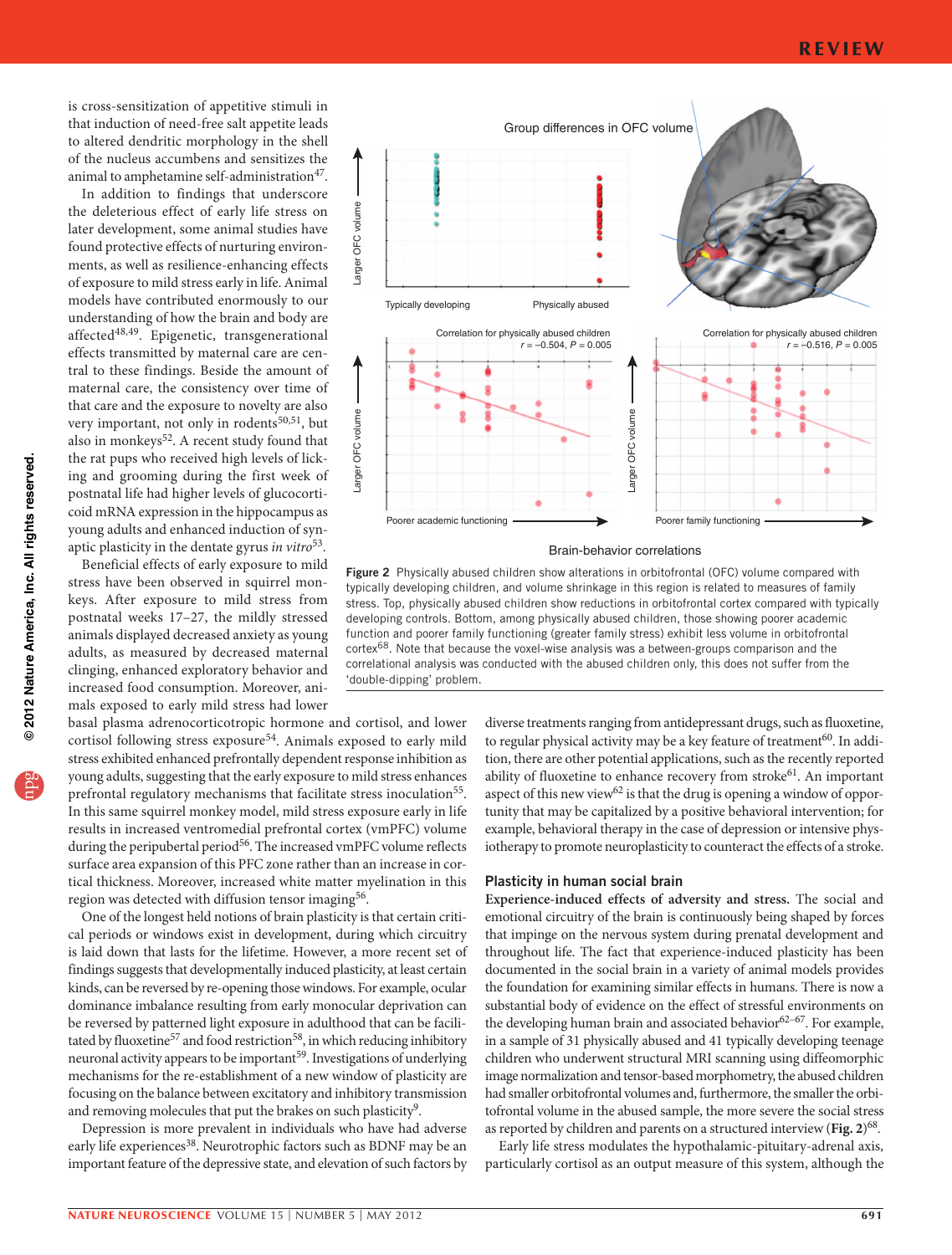# review

effects on this system are complex and depend on the chronicity and timing of the stress<sup>69</sup>. Evidence that child abuse is associated with alterations in the epigenetic regulation of the glucocorticoid receptor was obtained in a study of postmortem tissue extracted from the hippocampus of suicide victims with a history of child abuse and those with no abuse history along with controls<sup>70</sup>. In hippocampus, decreased levels of glucocorticoid receptor mRNA were observed, as well as mRNA transcripts bearing the glucocorticoid receptor 1F splice variant and increased cytosine methylation of an *NR3C1* promoter<sup>70</sup>.

One study capitalized on unfortunate circumstances and examined 38 post-institutionalized children who were raised in impoverished orphanages in either Eastern Europe or Asia

and 40 non-institutionalized children<sup>71</sup>. At the time of testing, the children were 8.5–9.5 years and were institutionalized, on average, at 2.5 months of age. Using an automated segmentation algorithm, the authors specifically looked at volumetric measures of the amygdala, hippocampus and caudate. When the post-institutionalized sample was compared with controls, no overall differences between groups were found for any of the three structures examined. However, they also divided the postinstitutionalized sample into those who were adopted at an early age versus those adopted later on (<15 months versus >15 months at age of adoption, respectively). When participants were divided in this way, the later adopted post-institutionalized children were found to have significantly larger amygdale than those adopted early on and their control counterparts. There were no significant differences among any of the groups in the volumes of the hippocampus or caudate (**Fig. 3**). When examined continuously, the authors found that the age at adoption was positively correlated with amygdala volume, such that those adopted at a later age had larger amygdala volumes. Higher parental ratings of internalizing behavior and anxiety were also correlated with larger amygdala volume. A similar pattern of results was obtained from a sample of 10-year-old children, some of whom were continuously exposed to maternal depressive symptoms from birth and others who had no exposure to maternal depressive symp-

toms72. At 10 years of age, children who had been continuously exposed to maternal depressive symptoms from birth had significantly larger left and right amygdale than children with no such exposure. There were no significant differences in hippocampal volume between these groups. The mean depression score of the mother computed over 7 years predicted amygdala volume of her child at age 10 such that mothers with higher levels of depressive symptoms had children with larger amygdala volume.

These findings are consistent with the idea that early life stress induces structural changes in the developing brain. The two most prominent structural findings from human research suggest that amygdala volume is increased and that sectors of the prefrontal cortex are decreased. Some caution regarding these findings in the amygdala is warranted because of methodological complications resulting from automated segmentation algorithms with subcortical structures such as the amygdala<sup>73</sup>. Moreover, the precise ages at which these effects occur needs to be carefully studied, as, particularly for the amygdala, early hypertrophy and enlargement may occur in response to adversity, and, perhaps in part because of excitotoxic processes, premature volume reduction may be produced74. Such a developmental pattern in the amygdala has been suggested to occur in the autistic brain<sup>75,76</sup>. The amygdala and prefrontal cortex and their interconnections have been strongly implicated in emotion regulation<sup>77-79</sup> and well-being<sup>80</sup>, and



Figure 3 Anatomically segmented amygdala volumes are larger in later-adopted post-institutionalized children. (a) Anatomical segmentation of the amygdala. (b) Later-adopted post-institutionalized children show larger amygdala volume compared with both early adopted children and with typically developing controls. No differences among groups were found in hippocampus or caudate<sup>71</sup>. Asterisk indicates that the later adopted group exhibited significantly larger amygdala volume compared with each of the comparison groups.

dysfunctions and/or structural abnormalities in their interconnections have been implicated in psychopathology<sup>81-83</sup>.

**Prosocial intervention and training.** An important question replete with both theoretical and practical relevance is whether explicit interventions or training designed to foster prosocial behavior and well-being, or more naturally occurring forms of positive social interaction and social support, can induce neuroplastic changes in the brain. A study examining the effect of holding the hand of one's spouse found a significant attenuation of the neural response to the threat of shock in several threatsensitive brain regions, including the anterior insula and ventral anterior cingulate cortex, in women when they were holding their spouse's hand compared with controls that included holding a stranger's hand and an alone condition<sup>84</sup>. As this and other similar studies examined the effect of an acute manipulation, the effects are likely to be phasic and short-lived, but they raise the question of whether cumulative exposure to social support would induce beneficial plastic changes<sup>85</sup>. Other forms of social support, such as maternal care, appear to modulate the effect of prenatal risk on hippocampal volume, at least in women<sup>86</sup>.

There is a growing literature documenting functional and structural changes in the brain with specific interventions and training regimes. The behavioral evidence in support of such interventions and training provides a reasonable foundation for the exploration of neural changes that support these behavioral outcomes. For example, interventions designed to promote prosocial behavior, such as effective emotion regulation, have been developed for incorporation in school curricula to support the development of more positive social and emotional trajectories in K-12 school children. A recent meta-analysis of 213 programs involving more than 270,000 school children found that, compared with controls, participants in social emotional learning programs demonstrated significant gains in social and emotional skills and performed, on average, 11% better on standardized measures of academic achievement<sup>12</sup>. Other evidence suggests that cognitive therapy for depression<sup>4</sup>, as well as well-being therapy<sup>87</sup>, specifically helps to improve positive affect.

A recent review presented evidence consistent with the view that cognitive therapy enhances prefrontal function and via this enhanced prefrontal activation, amygdala activation is inhibited<sup>88</sup>. A recent study examined the effect of cognitive therapy on patients with chronic fatigue syndrome in a short-term longitudinal study<sup>89</sup>. At baseline, these patients showed decreased gray matter volume compared with healthy controls. Patients then underwent 16 1-h sessions of cognitive therapy and were rescanned following treatment. Increases in lateral prefrontal volume were found in the patients following treatment that were correlated with improvements in digit symbol substitution and in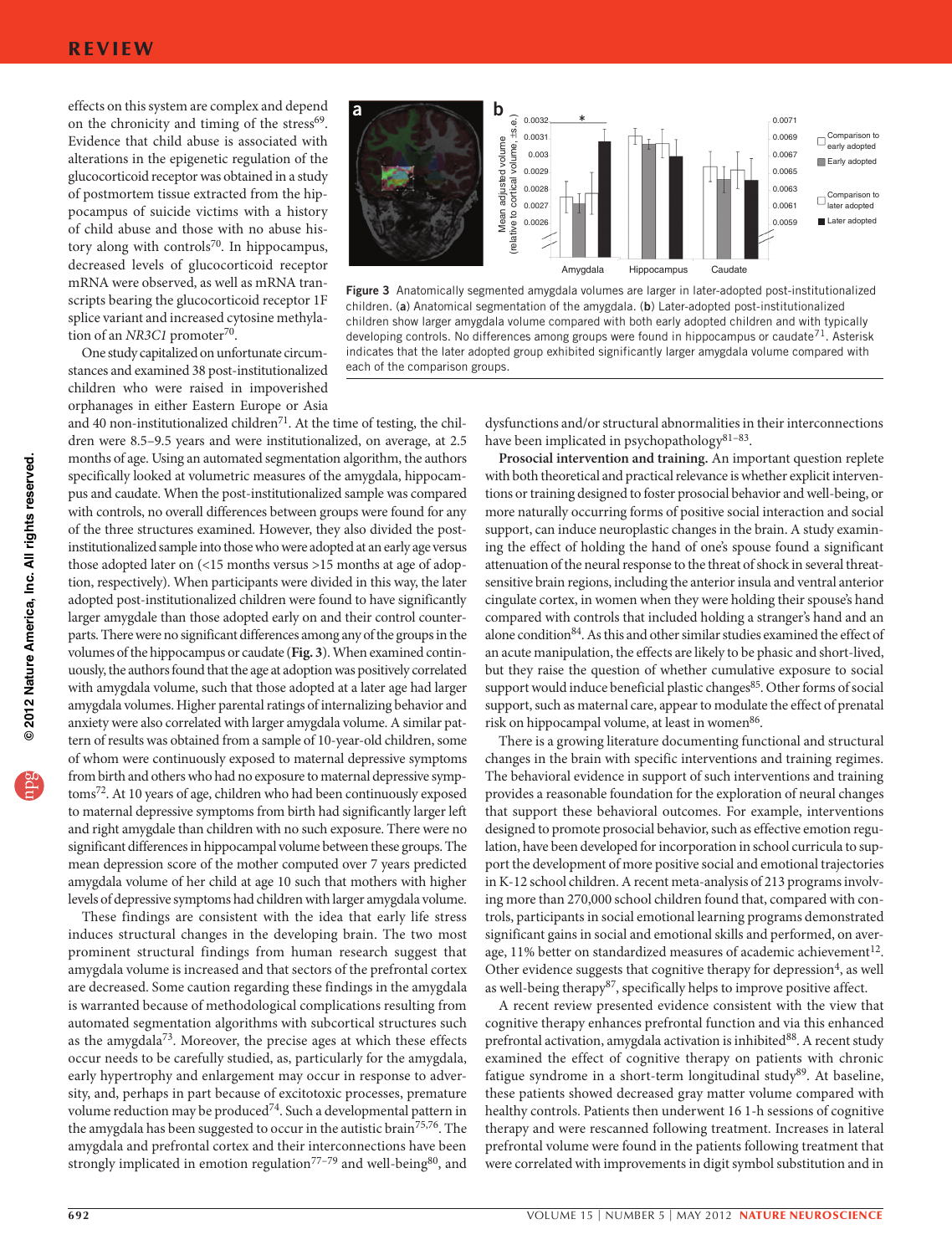a choice reaction time  $task^{89}$ . Unfortunately, changes in mood or social behavior were not reported.

The effect of secular training derived from meditation traditions that emphasize the cultivation of positive affect, such as compassion and kindness, has received increased empirical attention. A recent review concluded that such exercises, which are oriented toward enhancing the positive emotions compassion and kindness, do indeed increase positive affect and decrease negative affect<sup>90</sup>. It has been shown that 1 d of compassion meditation training increases prosocial behavior in a virtual game compared with a 1 d of memory training control condition88. Collectively, these findings raise the possibility that such interventions and training programs designed to explicitly decrease stress and enhance certain forms of positive emotion may produce specific plasticity-related alterations in brain function and structure.

A recent study of functional brain alterations with compassion meditation in expert practitioners who have been meditating for more than 10,000 h over the course of their lifetime, compared with novices who were just learning to meditate, found that, during a mental practice explicitly designed to enhance compassion, the practitioners showed enhanced gamma oscillations and gamma synchrony compared with controls<sup>91</sup>. Enhanced BOLD signal was detected with fMRI in response to emotional sounds in brain regions, including the insula and temporoparietal junction, that have been implicated in previous studies of empathy92. The increase in gamma oscillations and gamma synchrony might reflect its role in synaptic plasticity<sup>93</sup> and suggest a general enhancement of synaptic plasticity through this form of mental practice.

Other research suggests that mindfulness meditation may operate via a distinct neural mode of self-referencing that favors momentary nonjudgmental present-moment experience over narrative self-focused mentation. This form of mental training has been found to decrease anxiety and increase positive affect<sup>94</sup>. A study tested this idea by comparing novices and participants who attended an 8-week course in mindfulness meditation (mindfulness-based stress reduction, MBSR). fMRI was measured in response to a task that contrasted an 'experiential focus' to a narrative self-focused condition in response to trait adjectives. The MBSR participants exhibited reductions in medial prefrontal activation and increased activation of the insula and lateral prefrontal cortices during the experiential versus narrative conditions<sup>95</sup>. Consistent findings using a different methodological strategy were obtained in a recent study comparing experienced mindfulness meditation practitioners to novices. The experienced practitioners showed decreased medial prefrontal activity in the baseline default BOLD signal compared with the novices<sup>96</sup>. Other findings indicate that activation of the medial prefrontal cortex at baseline is associated with mind-wandering<sup>97</sup> and that mind wandering is associated with unhappiness<sup>98</sup>. A major limitation of all of the studies described above on is that they relied on between group comparisons of a meditation group compared with a control group. To more firmly establish that differences are the results of meditation training *per se* and not of self-selection and other factors that might confound between group comparisons, longitudinal investigations of changes over the course of meditation training are needed. Such a design was used to examine whether certain forms of meditation may operate via effects that are opposite to those produced by stress. As we noted above, early life stress increases amygdala volume. In a longitudinal study of 26 participants undergoing an 8-week training in MBSR, MRI scans were obtained before and after the 8 weeks of training. Reductions in perceived stress following MBSR were correlated with reductions in gray matter volume in the right basolateral amygdala that were obtained from MRI scans performed before and after the 8 weeks of training  $(Fig. 4)^{11}$ . These findings suggest that the plasticity-related alterations in brain regions



Figure 4 Change in gray matter volume in the right basolateral amygdala from pre to post 8 weeks of MBSR was associated with decreases in perceived stress over this same time period. Individuals undergoing MBSR who showed the largest decreases in perceived stress also showed the largest decreases in basolateral amygdala gray matter volume $^{11}$ .

that have been implicated in stress can occur with as little as 8 weeks of mindfulness meditation training.

### Summary, conclusions and implications

It has been known for more than a century that social and emotional behavior is modified by experience. Abundant evidence exists that stress and adversity, particularly early in life, can produce enduring alterations in behavior. It has also been claimed for thousands of years that specific forms of mental training can produce robust beneficial and enduring effects on behavior. The rigorous investigation of such effects and the neural mechanisms responsible for producing them has only recently become a serious focus of neuroscientific study. The findings that we discuss underscore the structural plasticity of emotional circuitry in response to both acute and chronic stress, particularly alterations of spine density and dendritic length and branching in hippocampus, amygdala and prefrontal cortex. Evidence at the animal level has identified several different mechanisms of plasticity, including dendritic and synaptic turnover and neurogenesis. The animal and human evidence is consistent in demonstrating that many forms of stress promote excessive growth in sectors of the amygdala, whereas effects in hippocampus tend to be opposite. Whether critical or sensitive periods exist for plasticity in response to social influences has not been thoroughly addressed and more systematic developmental studies are required. Moreover, the reversibility of structural changes following alterations in social and emotional conditions has not been systematically examined.

At the human level, research is beginning to document the effect of explicit interventions designed to decrease stress and promote prosocial behavior and well-being on brain structure and function. These studies are consistent with basic research in demonstrating increases in specific sectors of prefrontal activation and decreases in amygdala activation. These functional alterations are accompanied by structural changes that show increases in prefrontal volume and decreases in amygdala volume. The precise differences among the various interventions that have been developed for this general purpose have not been systematically studied,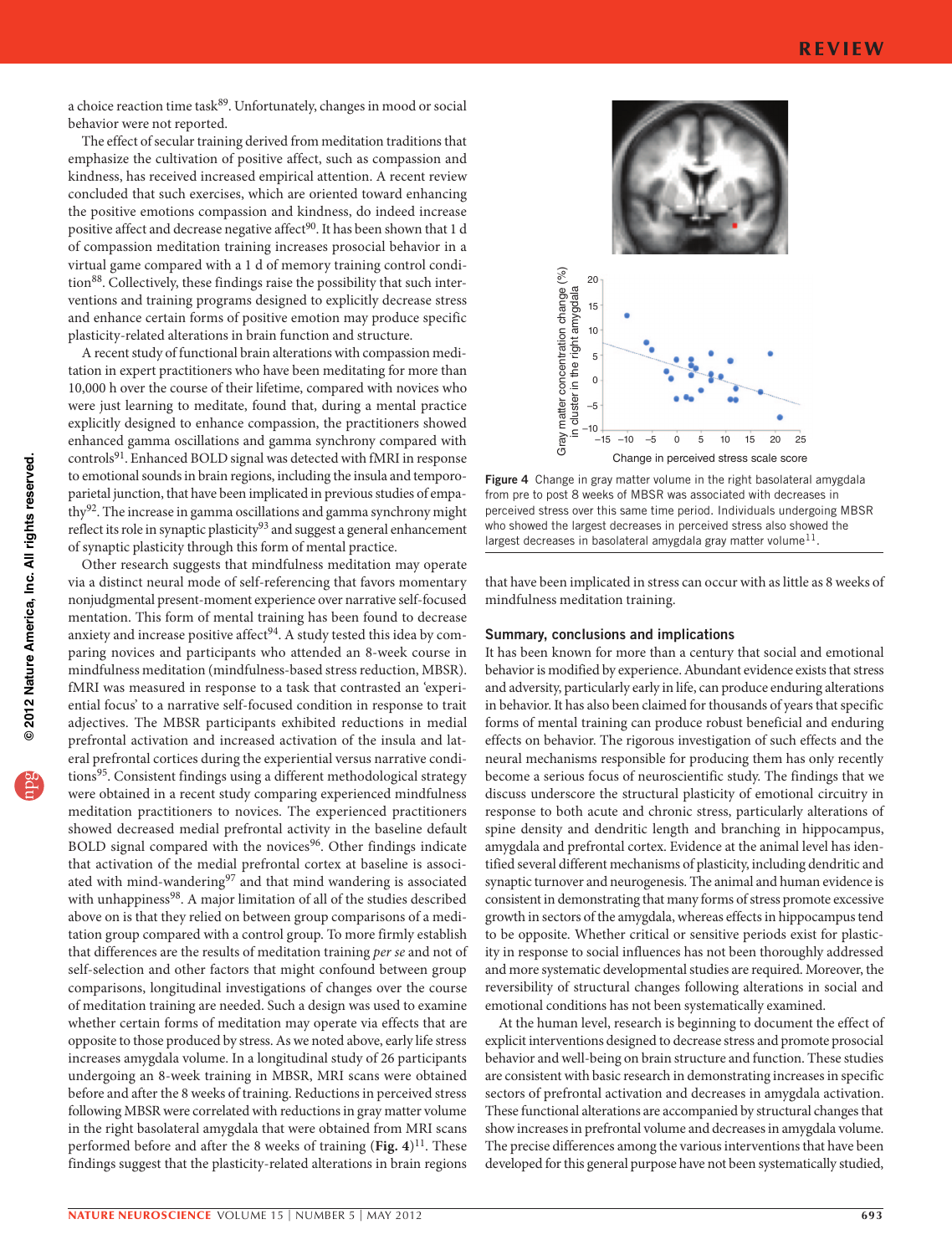nor has the relation between functional and structural changes been carefully documented. Moreover, it is apparent that both structural and functional connectivity between prefrontal regions and subcortical structures is extremely important for emotion regulation and that these connections represent important targets for plasticity-induced changes. This is likely to be an important focus of future studies.

Finally, the studies on interventions explicitly designed to promote positive emotional qualities, such as kindness and mindfulness, imply that such qualities might best be regarded as the product of skills that can be enhanced through training, just as practice will improve musical performance and produce correlated regionally specific anatomical changes. Whether these interventions simply modulate the adverse effects of stress or whether they result in a profile of neurobehavioral functioning that is better than normal will require considerably more evidence, although the available evidence points toward the latter possibility. This perspective can lead to the view that social and emotional characteristics can be educated in ways that are not dissimilar from certain forms of cognitive learning. Many forms of meditation and cognitive therapy can enhance self-control or self-regulation<sup>99</sup>. Such improvements in self-control are particularly apparent in social and interpersonal contexts. It is in these contexts that attentionally demanding stimuli typically occur and where self-regulation is especially important. A recent study of a cohort of 1,000 participants assessed from birth to 32 years of age found that childhood measures of self-control predicted physical health, substance dependence, personal finances and criminal offending outcomes at 32 years of age<sup>100</sup>. The authors defined self-control as a family of processes that include delay of gratification, impulse and attentional control, executive function, and willpower. They suggest that early interventions that enhance selfcontrol might reduce a panoply of societal costs, save taxpayers money and promote prosperity. The mental training at the core of the techniques described above might constitute ideal interventions to promote early self-control and improve later adult prosocial outcomes. For example, mindfulness meditation has been found to strengthen selective and other aspects of attention and executive function<sup>5</sup>. Whether such interventions can produce changes that have lasting consequences is a possibility that requires extensive empirical investigation.

#### **ACKNOWLEDGMENTS**

R.J.D. is supported by grants from the National Institute of Mental Health (R01-MH43454 and P50-MH084051), the National Center for Complementary and Alternative Medicine (P01-AT004952), the Fetzer Institute, the John Templeton Foundation, and gifts from Bryant Wangard and Ralph Robinson, Ann Down, Keith and Arlene Bronstein, and the John W. Kluge Foundation. B.S.M. is supported by US National Institutes of Health grants R01 MH41256 and 5P01 MH58911.

#### **COMPETING FINANCIAL INTERESTS**

The authors declare no competing financial interests.

Published online at [http://www.nature.com/natureneuroscience/](http://www.nature.com/neuro/index.html). Reprints and permissions information is available online at [http://www.nature.com/](http://www.nature.com/reprints/index.html) [reprints/index.html](http://www.nature.com/reprints/index.html).

- 1. Adolphs, R. Conceptual challenges and directions for social neuroscience. *Neuron* 65, 752–767 (2010).
- 2. Erickson, K.I. *et al.* Exercise training increases size of hippocampus and improves memory. *Proc. Natl. Acad. Sci. USA* 108, 3017–3022 (2011).
- 3. Disner, S.G., Beevers, C.G. & Haigh, E.A.P. & Beck, A.T. Neural mechanisms of the cognitive model of depression. *Nat. Rev. Neurosci.* 12, 467–477 (2011).
- 4. Clark, D.A. & Beck, A.T. Cognitive theory and therapy of anxiety and depression: convergence with neurobiological findings. *Trends Cogn. Sci.* 14, 418–424 (2010).
- 5. Lutz, A., Slagter, H., Dunne, J.D. & Davidson, R.J. Attention regulation and monitoring in meditation. *Trends Cogn. Sci.* 12, 163–169 (2008).
- 6. Kuhl, P.K. Brain mechanisms in early language acquisition. *Neuron* 67, 713–727 (2010).
- 7. Nelson, C.A. *et al.* Cognitive recovery in socially deprived young children: the Bucharest Early Intervention Project. *Science* 318, 1937–1940 (2007).
- 8. Sullivan, R.M. & Holman, P.J. Transitions in sensitive period attachment learning in infancy: the role of corticosterone. *Neurosci. Biobehav. Rev.* 34, 835–844 (2010).
- 9. Bavelier, D., Levi, D.M., Li, R.W., Dan, Y. & Hensch, T.K. Removing brakes on adult brain plasticity: from molecular to behavioral interventions. *J. Neurosci.* 30, 14964–14971 (2010).
- 10. Carlson, M.C. *et al.* Evidence for neurocognitive plasticity in at-risk older adults: the experience corps program. *J. Gerontol. A Biol. Sci. Med. Sci.* 64, 1275–1282 (2009).
- 11. Hölzel, B.K. *et al.* Stress reduction correlates with structural changes in the amygdala. *Soc. Cogn. Affect. Neurosci.* 5, 11–17 (2010).
- 12. Durlak, J.A., Weissberg, R.P., Dymnicki, A.B., Taylor, R.D. & Schellinger, K.B. The impact of enhancing students' social and emotional learning: a meta-analysis of school-based universal interventions. *Child Dev.* 82, 405–432 (2011).
- 13. Diamond, A. & Lee, K. Interventions shown to aid executive function development in children 4 to 12 years old. *Science* 333, 959–964 (2011).
- 14. Bennett, E.L., Diamond, M.C., Krech, D. & Rosenzweig, M.R. Chemical and anatomical plasticity of the brain. *Science* 146, 610–619 (1964).
- 15. Hebb, D.O. *The Organization of Behavior: a Neuropsychological Theory* (Wiley, New York, 1949).
- 16. Diamond, M.C. The aging brain: some enlightening and optimistic results. *Am. Sci.* 66, 66–71 (1978).
- 17. Markham, J.A. & Greenough, W.T. Experience-driven brain plasticity: beyond the synapse. *Neuron Glia Biol.* 1, 351–363 (2004).
- 18. McEwen, B.S. Physiology and neurobiology of stress and adaptation: central role of the brain. *Physiol. Rev.* 87, 873–904 (2007).
- 19. Bloss, E.B., Janssen, W.G., McEwen, B.S. & Morrison, J.H. Interactive effects of stress and aging on structural plasticity in the prefrontal cortex. *J. Neurosci.* 30, 6726–6731 (2010).
- 20. Liston, C. & Gan, W.-B. Glucocorticoids are critical regulators of dendritic spine development and plasticity *in vivo*. *Proc. Natl. Acad. Sci. USA* 108, 16074–16079 (2011).
- 21. Popoli, M., Yan, Z., McEwen, B.S. & Sanacora, G. The stressed synapse: the impact of stress and glucocorticoids on glutamate transmission. *Nat. Rev. Neurosci.* 13, 22–37 (2012).
- 22. McEwen, B.S. & Milner, T.A. Hippocampal formation: shedding light on the influence of sex and stress on the brain. *Brain Res. Rev.* 55, 343–355 (2007).
- 23. McEwen, B.S. & Alves, S.E. Estrogen actions in the central nervous system. *Endocr. Rev.* 20, 279–307 (1999).
- 24. Dumitriu, D., Rapp, P.R., McEwen, B.S. & Morrison, J.H. Estrogen and the aging brain: an elixir for the weary cortical network. *Ann. NY Acad. Sci.* 1204, 104–112 (2010).
- 25. Chen, J.-R. *et al.* Gonadal hormones modulate the dendritic spine densities of primary cortical pyramidal neurons in adult female rat. *Cereb. Cortex* 19, 2719–2727 (2009).
- 26. Cameron, H.A. & Gould, E. The control of neuronal birth and survival. in *Receptor Dynamics in Neural Development* (ed. C.A. Shaw) 141–157 (CRC Press, 1996).
- 27. Kaplan, M.S. Environment complexity stimulates visual cortex neurogenesis: death of a dogma and a research career. *Trends Neurosci.* 24, 617–620 (2001).
- 28. Altman, J. & Bayer, S.A. Mosaic organization of the hippocampal neuroepithelium and the multiple germinal sources of dentate granule cells. *J. Comp. Neurol.* 301, 325–342 (1990).
- 29. Nottebohm, F. From bird song to neurogenesis. *Sci. Am.* 260, 74–79 (1989).
- 30. Brown, J. *et al.* Enriched environment and physical activity stimulate hippocampal but not olfactory bulb neurogenesis. *Eur. J. Neurosci.* 17, 2042–2046 (2003).
- 31. Kozorovitskiy, Y. & Gould, E. Dominance hierarchy influences adult neurogenesis in the dentate gyrus. *J. Neurosci.* 24, 6755–6759 (2004).
- 32. Gould, E., McEwen, B.S., Tanapat, P., Galea, L.A. & Fuchs, E. Neurogenesis in the dentate gyrus of the adult tree shrew is regulated by psychosocial stress and NMDA receptor activation. *J. Neurosci.* 17, 2492–2498 (1997).
- 33. Magariños, A.M., McEwen, B.S., Flügge, G. & Fuchs, E. Chronic psychosocial stress causes apical dendritic atrophy of hippocampal CA3 pyramidal neurons in subordinate tree shrews. *J. Neurosci.* 16, 3534–3540 (1996).
- 34. Vyas, A., Mitra, R., Shankaranarayana Rao, B.S. & Chattarji, S. Chronic stress induces contrasting patterns of dendritic remodeling in hippocampal and amygdaloid neurons. *J. Neurosci.* 22, 6810–6818 (2002).
- 35. Liston, C. *et al.* Stress-induced alterations in prefrontal cortical dendritic morphology predict selective impairments in perceptual attentional set-shifting. *J. Neurosci.* 26, 7870–7874 (2006).
- 36. McEwen, B.S. & Gianaros, P.J. Stress- and allostasis-induced brain plasticity. *Annu. Rev. Med.* 62, 431–445 (2011).
- 37. Shonkoff, J.P., Boyce, W.T. & McEwen, B.S. Neuroscience, molecular biology and the childhood roots of health disparities: building a new framework for health promotion and disease prevention. *J. Am. Med. Assoc.* 301, 2252–2259 (2009).
- 38. Anda, R.F., Butchart, A., Felitti, V.J. & Brown, D.W. Building a framework for global surveillance of the public health implications of adverse childhood experiences. *Am. J. Prev. Med.* 39, 93–98 (2010).
- 39. Isgor, C., Kabbaj, M., Akil, H. & Watson, S.J. Delayed effects of chronic variable stress during peripubertal-juvenile period on hippocampal morphology and on cognitive and stress axis functions in rats. *Hippocampus* 14, 636–648 (2004).
- 40. Moriceau, S. & Sullivan, R.M. Maternal presence serves as a switch between learning fear and attraction in infancy. *Nat. Neurosci.* 9, 1004–1006 (2006).
- 41. Kaufman, D. *et al.* Early appearance of the metabolic syndrome in socially reared bonnet macaques. *J. Clin. Endocrinol. Metab.* 90, 404–408 (2005).
- 42. Coplan, J.D. *et al.* Variable foraging demand rearing: Sustained elevations in cisternal cerebrospinal fluid corticotropin-releasing factor concentrations in adult primates. *Biol. Psychiatry* 50, 200–204 (2001).